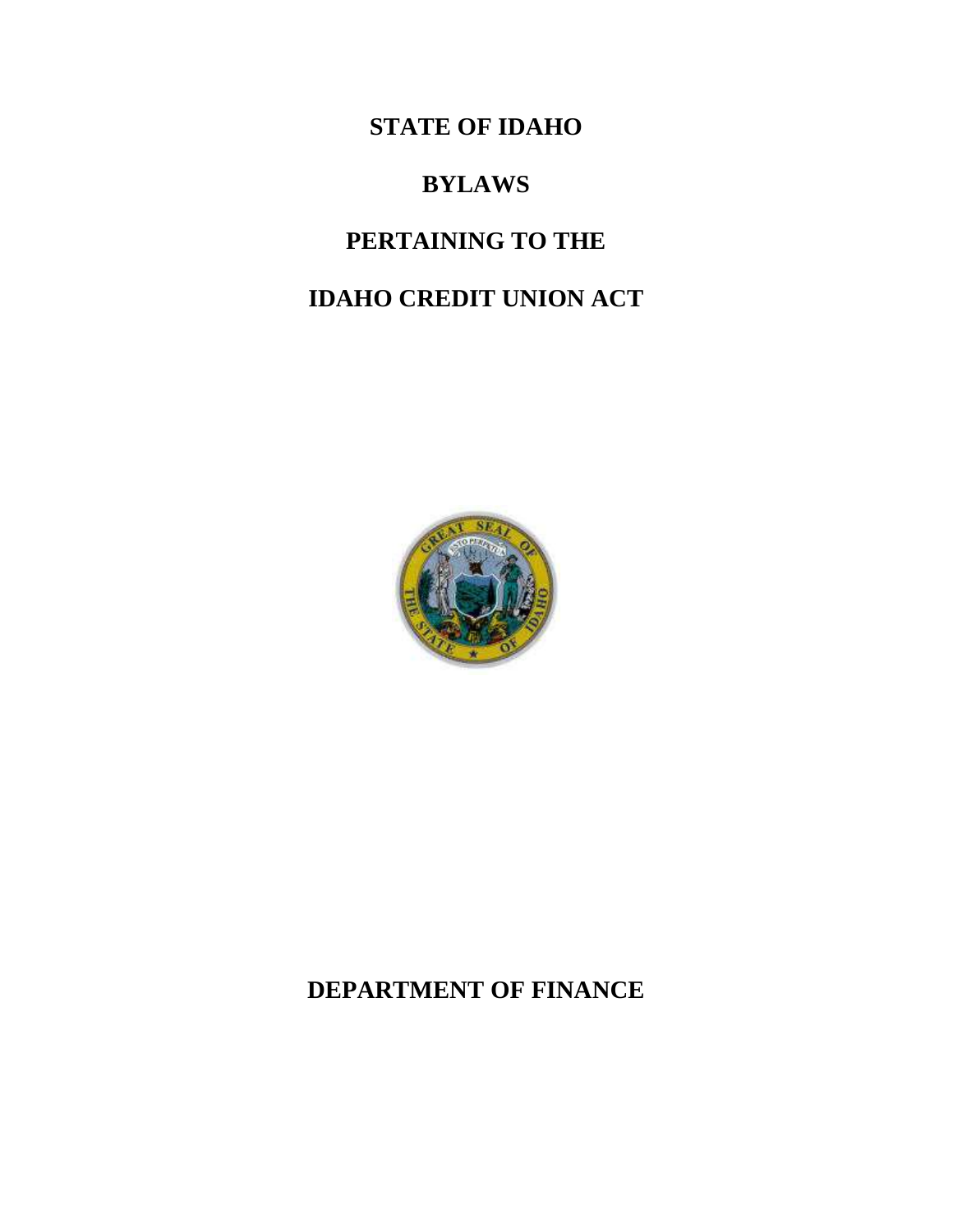# DEPARTMENT OF FINANCE

# CREDIT UNION BYLAWS

# TABLE OF CONTENTS

# ARTICLE TITLE PAGE

| Ι           | Name and Purpose                    | 1                        |
|-------------|-------------------------------------|--------------------------|
| П           | <b>Qualification for Membership</b> |                          |
| Ш           | <b>Shares of Members</b>            | 2                        |
| IV          | Receipting for Money                | 3                        |
| V           | Deposits and Disbursements of Funds | 3                        |
| VI          | Meetings of Members                 | $\overline{\mathcal{A}}$ |
| VII         | Elections                           | 5                        |
| VIII        | <b>Board of Directors</b>           | 6                        |
| IX          | <b>Officers and Their Duties</b>    | 7                        |
| X           | <b>Credit Committee</b>             | 9                        |
| XI          | <b>Supervisory Committee</b>        | 10                       |
| XII         | Loans                               | 11                       |
| <b>XIII</b> | Reserves                            | 12                       |
| <b>XIV</b>  | Dividends                           | 12                       |
| XV          | <b>Expulsion and Withdrawal</b>     | 13                       |
| <b>XVI</b>  | <b>Minors</b>                       | 13                       |
| <b>XVII</b> | <b>Trust Accounts</b>               | 13                       |
| XVIII       | Records                             | 14                       |
| <b>XIX</b>  | <b>Branch Offices</b>               | 14                       |
| XX          | <b>Communication Terminals</b>      | 14                       |
| XXI         | Amendments                          | 14                       |
|             |                                     |                          |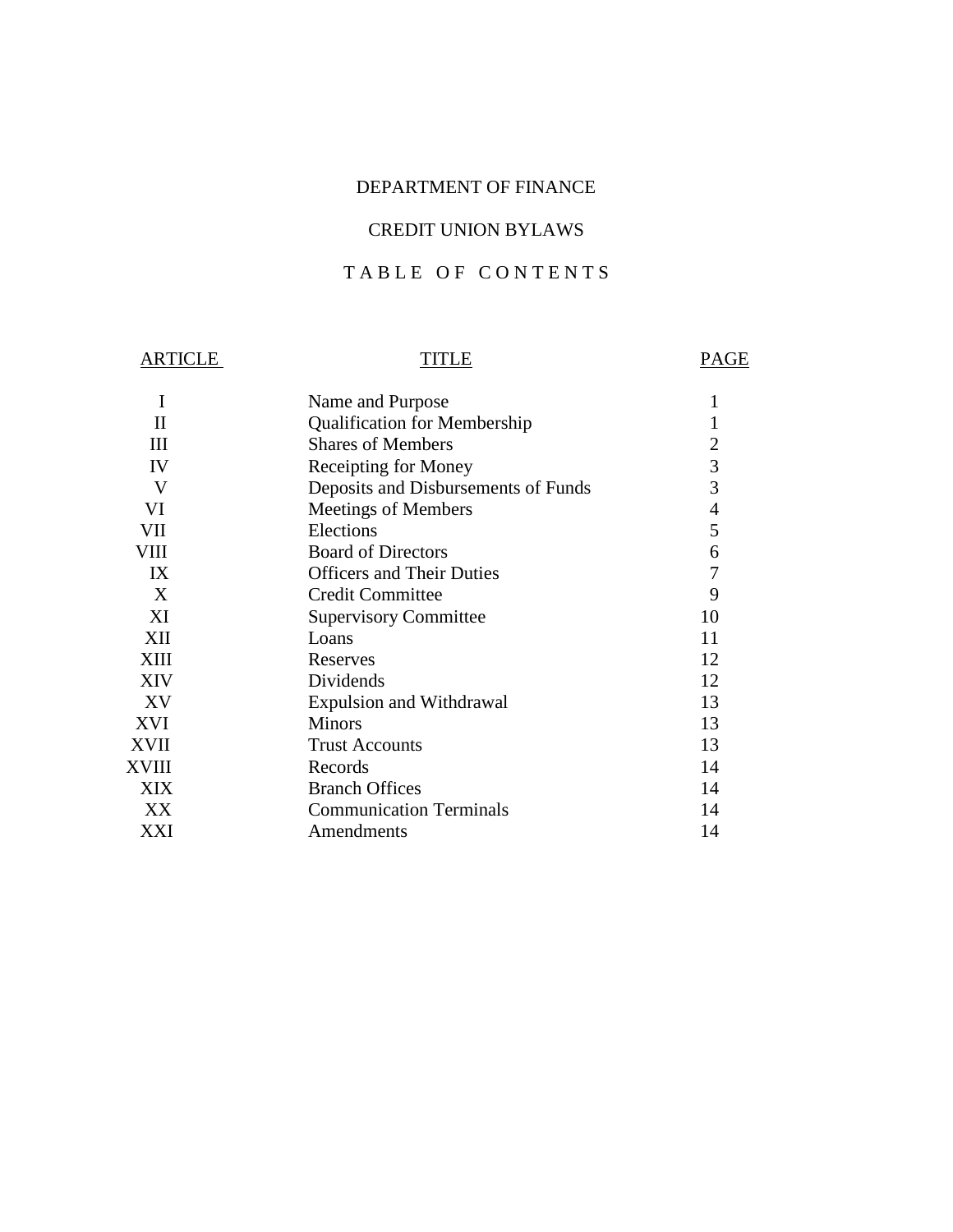# BYLAWS

# ARTICLE I

# NAME AND PURPOSE

| Section 1. | The name of this credit union shall be                                        | Credit Union. |
|------------|-------------------------------------------------------------------------------|---------------|
|            | as stated in Article 1 of the Articles of Incorporation of this credit union. |               |

Section 2. The purpose of this credit union is to promote thrift among its members by affording them an opportunity for accumulating their savings, and to create for them a source of credit for provident or productive purposes, and to afford the opportunity for members to use and control their money for their mutual benefit as hereinafter provided.

#### ARTICLE II

#### QUALIFICATION FOR MEMBERSHIP

- Section 1. The field of membership of this credit union shall be limited to that stated in Article 5 of its Articles of Incorporation.
- Section 2. Each application for membership from persons eligible for membership under Article 5 of the Articles of Incorporation shall be signed by the applicant on forms approved by the board; which forms, however, shall provide for the member's account or book number, name, address, birth date, social security number, agreement to conform to the by-laws and to subscribe to at least one share, the manner in which the person falls within the field of membership, date of approval of the membership application, whether the application was approved by the board or membership officer and the signature of the Secretary or membership officer.
- Section 3. An applicant shall not be admitted to membership until:
	- (a) It is determined that he is eligible for membership under Article 5 of the Articles of Incorporation.
	- (b) The application for membership shall have been approved by the affirmative vote of a majority of the directors present at the meeting at which the application is acted upon or by a duly appointed and authorized membership officer.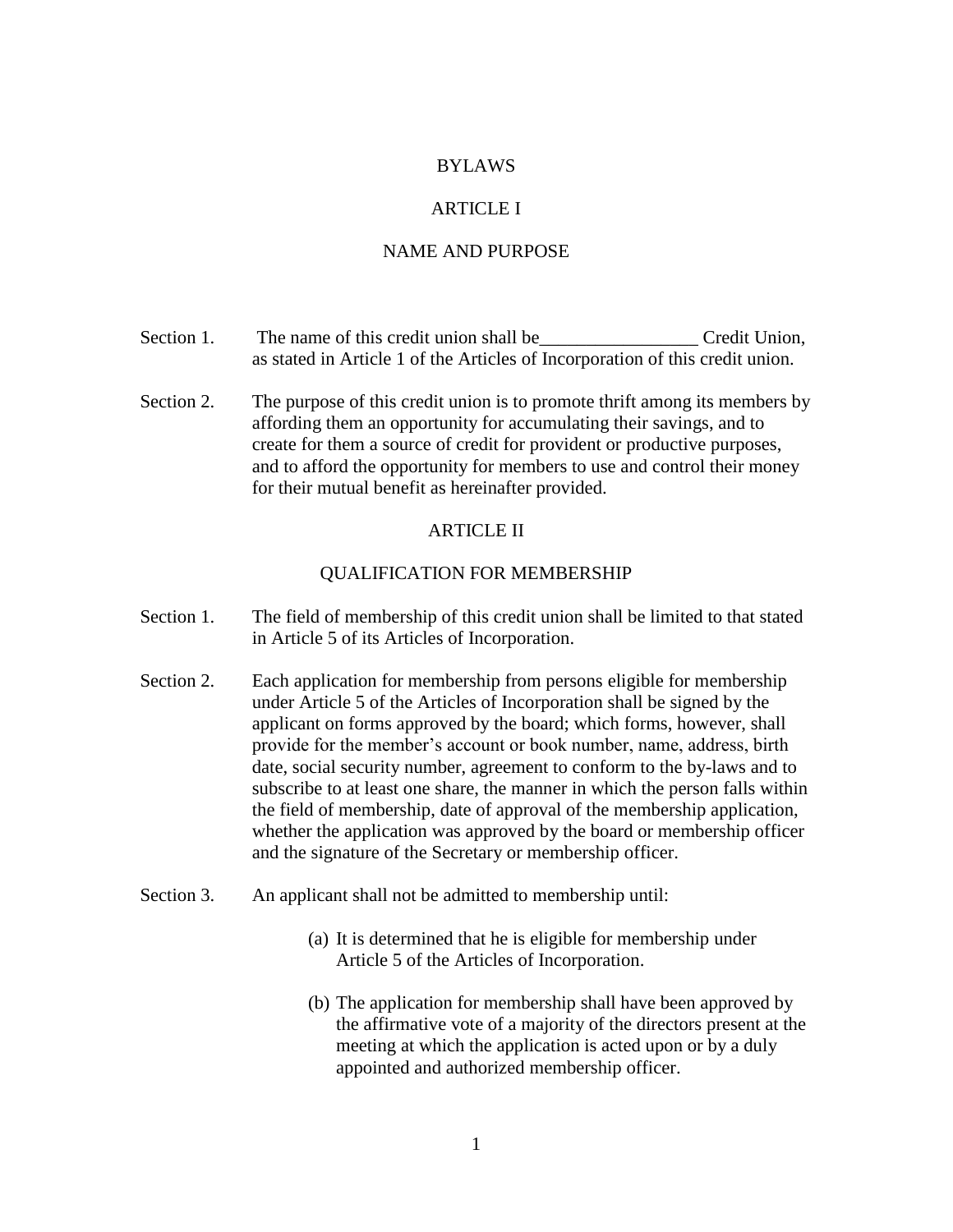- (c) He shall have qualified as a member by paying an entrance fee, if any, as determined by the board of directors.
- (d) He has subscribed to and paid for one or more shares and has complied with such other requirements as the Articles of Incorporation may specify.

An account or book number shall be assigned to each member as a means of identifying his account.

- Section 4. A member who withdraws his shareholdings to less than one full share ceases to be a member.
- Section 5. Subject to the condition herein contained, a member who leaves the field of membership of this credit union may retain full privileges of his membership at the discretion of the Board of Directors. Such approval shall require the affirmative vote of the majority of the board members at a regular or special meeting. All such approvals shall be duly recorded in the minutes of such meeting.
- Section 6. Other Idaho credit unions may become members of this credit union as provided in Section 26-2110 (f), Idaho Code.

## ARTICLE III

## SHARES OF MEMBERS

- Section 1. The par value of each share shall be \_\_\_\_\_\_\_\_\_\_\_. Any number of shares may be purchased on any day of business within the limits prescribed by the Board of Directors.
- Section 2. The maximum amount of shares or deposits which may be held by any one member shall be established from time to time by resolution of the Board of Directors.
- Section 3. Money paid in on shares or deposits or installments thereon, may be withdrawn as provided in these bylaws on any business day; but the Board shall have the right, at any time, to require members to give, in writing, twenty (20) days' notice of intention to withdraw shares and deposits, the whole or any part of the amounts so paid in by them, provided that no member may withdraw any shareholdings or deposits below the amount of his pledged shares or deposits to the credit union as borrower, endorser, co-maker, or guarantor without the written approval of the Credit Committee.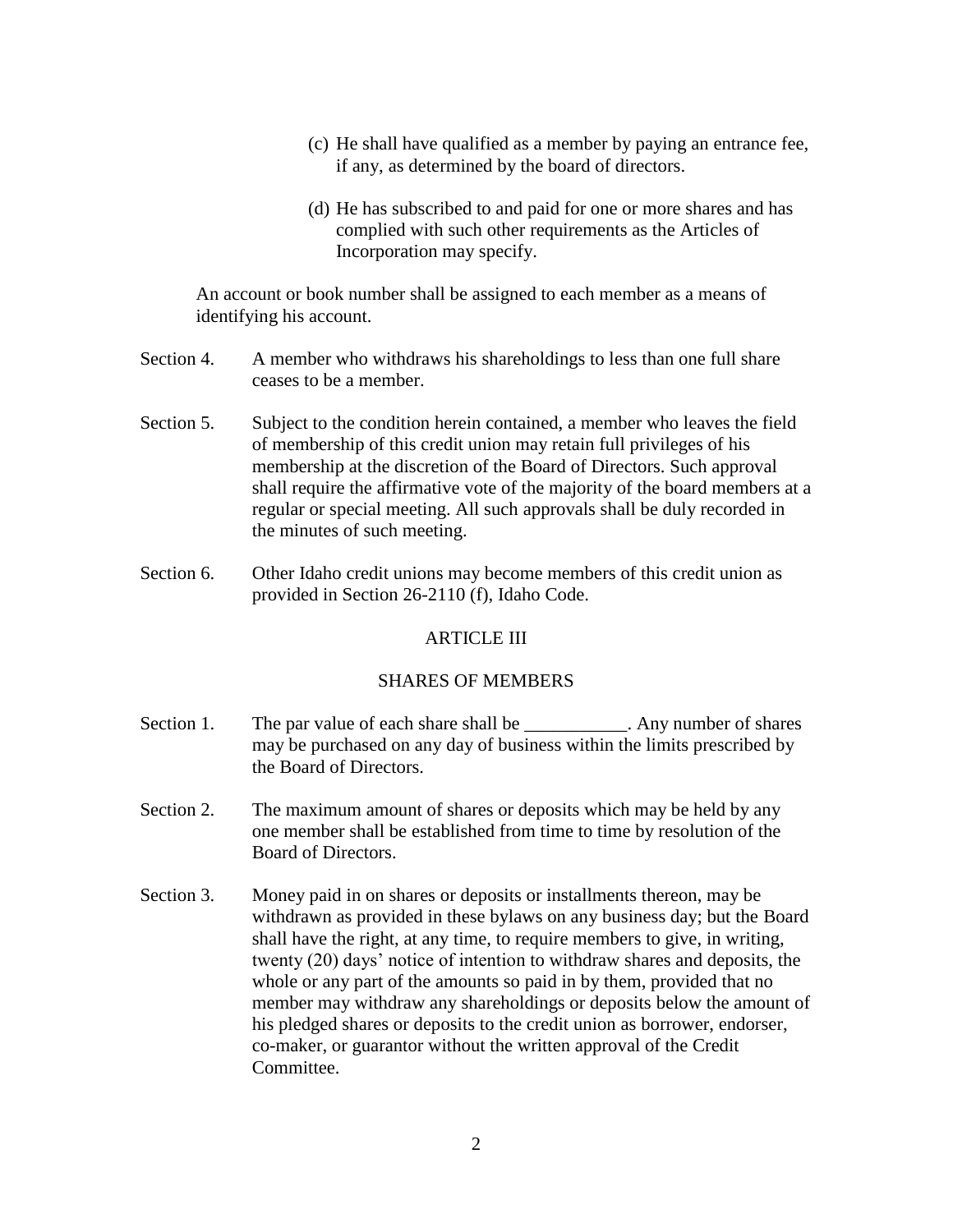- Section 4. The Board of Directors may establish conditions under which Christmas Share Clubs, Vacation Clubs or other Thrift Clubs may be established within the membership by this credit union.
- Section 5. Share accounts of less than one full share with no activity may by board authority be transferred to accounts payable. If after a reasonable documented effort has been made to locate the member during two (2) years following the credit to accounts payable, such amount of less than one full share may be cleared in the form of a fine, such a fine to be credited to undivided earnings.
- Section 6. With board approval, a share or deposit account with no deposit or withdrawal activity for two (2) years may be segregated into a dormant account. Such accounts shall not require individual postings except during established dividend periods.

# ARTICLE IV

# RECEIPTING FOR MONEY

- Section 1. Money paid in on accounts of shares, deposits, thrift clubs, loans, interest, fees or fine shall be evidenced by a form of receipt or voucher to be determined by the Board of Directors. Every person receiving or paying out monies on behalf of this credit union shall be identified on the form of receipt or voucher as determined by the Board of Directors.
- Section 2. Should the receipt be lost or stolen, the credit union shall issue a duplicate receipt upon request.

# ARTICLE V

## DEPOSITS AND DISBURSEMENTS OF FUNDS

- Section 1. All funds of this credit union, except for petty cash and change funds authorized by Sections 2 and 3 of this Article, shall be deposited in such qualified depository or depositories as the Board of Directors may from time to time by resolution designate, and shall be deposited no later than the second business day after their receipt; provided, however, that receipts in the aggregate of one hundred dollars (\$100.00) or less may be held as long as one (1) week before they are deposited.
- Section 2. All disbursements of funds of this credit union shall be made by checks or drafts signed by the Treasurer, or duly authorized Assistant Treasurer, or General Manger; provided, however, that the Board of Directors may, by resolution, provide for the establishment and replacement, at least annually, of a petty cash fund not exceeding one thousand dollars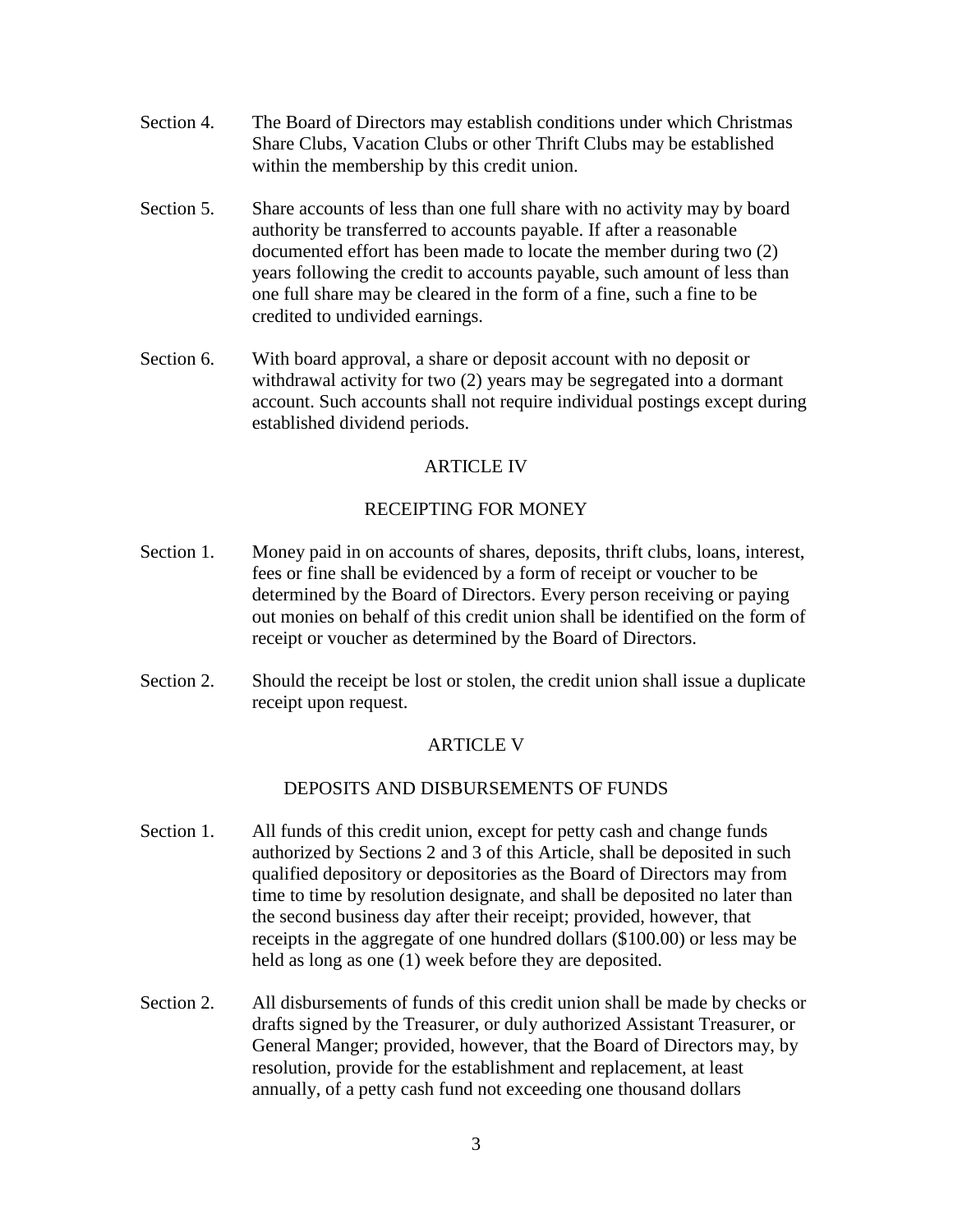(\$1,000.00) for postage and for defraying other expense items of this credit union in amounts of less than twenty-five dollars (\$25.00).

- Section 3. Establishment of a change fund for the purpose of making change may be provided by the Board of Directors by resolution.
- Section 4. Funds not used for loans to members may be invested as provided in Sections 26-2127 and 26-2146, Idaho Code.

# ARTICLE VI

# MEETINGS OF MEMBERS

- Section 1. The annual meeting of the members shall be held during the first quarter of each calendar year and shall be held within the state. The date shall be determined from time to time by resolution of the Board of Directors.
- Section 2. At least twenty (20) days before the date of any annual meeting or special meeting of the members, the Secretary shall cause written notice thereof to be mailed to each member at his address as the same appears on the records of this credit union.
- Section 3. Special meetings of the members may be called by the President, Board of Directors, or by the Supervisory Committee, if authorized by the majority vote of members of said committee. A special meeting shall be called by the President on the written request of fifteen (15) members with written notice of such meeting forwarded to the Director of Finance.

Notice of any special meeting shall state the purpose for which it is to be held and no business other than that related to this purpose shall be transacted at the meeting.

- Section 4. The order of business at annual meetings shall be:
	- (a) Ascertainment that quorum is present
	- (b) Reading and approval or correction of the minutes of the last meeting
	- (c) Report of Board of Directors
	- (d) Report of Treasurer
	- (e) Report of Credit Committee
	- (f) Report of Supervisory Committee
	- (g) Unfinished business
	- (h) New Business
	- (i) Elections
	- (j) Miscellaneous activities
	- (k) Adjournment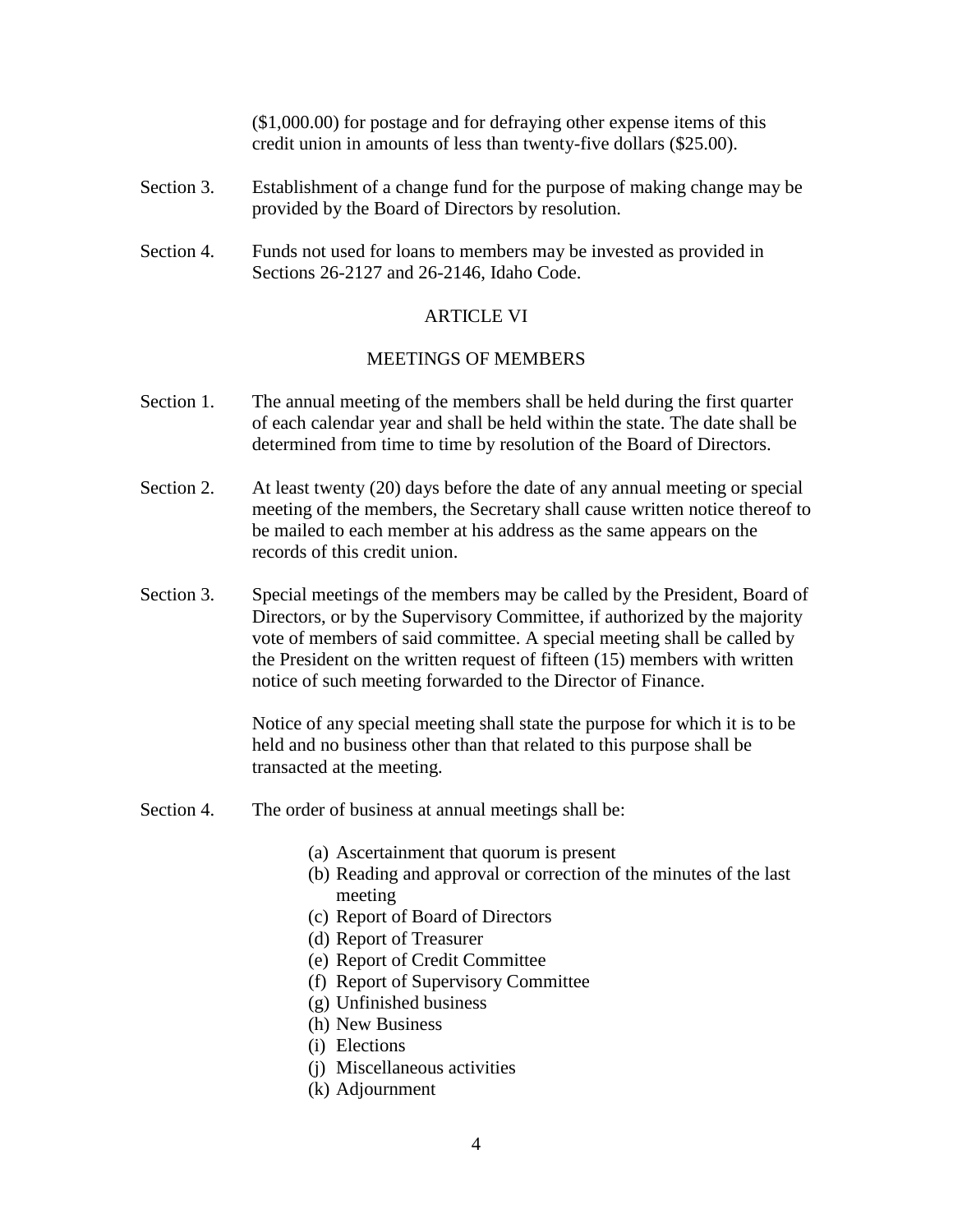The members at any annual meeting may suspend the above order of business upon a two-thirds (2/3) vote of the members present at the meeting.

Section 5. Except as hereinafter provided, at annual or special meetings of the members, members will constitute a quorum. If no quorum is present, another meeting shall be called at a date not fewer than ten (10) or more than twenty (20) days thereafter; and the members present at any such meeting shall constitute a quorum, regardless of the number present. The same notice shall be given for this meeting as is prescribed in Section 2 of this Article for the original meeting.

## ARTICLE VII

#### ELECTIONS

- Section 1. At least thirty (30) days prior to each annual meeting, the President shall appoint a nominating committee of three (3) members. It shall be the duty of the nominating committee to nominate at the annual meeting at least one (1) member for each vacancy for which elections are being held.
- Section 2. After the nominations of the nominating committee have been placed before the members, the President shall call three (3) times for nominations from the floor. When nominations are closed, tellers shall be appointed by the President, ballots shall be distributed, the vote shall be taken and tallied by the tellers, and the results announced. All elections shall be determined by plurality vote and shall be by ballot, except where there is only one (1) nominee for the office. In the case of a tie vote, succeeding ballots shall be taken.
- Section 3. Voting shall be by written ballot. There shall be no voting by proxy; however, a society or association which is a member may cast a single vote through a delegated agent.
- Section 4. Irrespective of the number of shares held by him, no member shall have more than one vote.
- Section 5. Within ten (10) days after their election, the names and addresses of all persons elected to the office shall be forwarded to the Director of Finance, in such manner as shall be required by Section 26-2115, Idaho Code.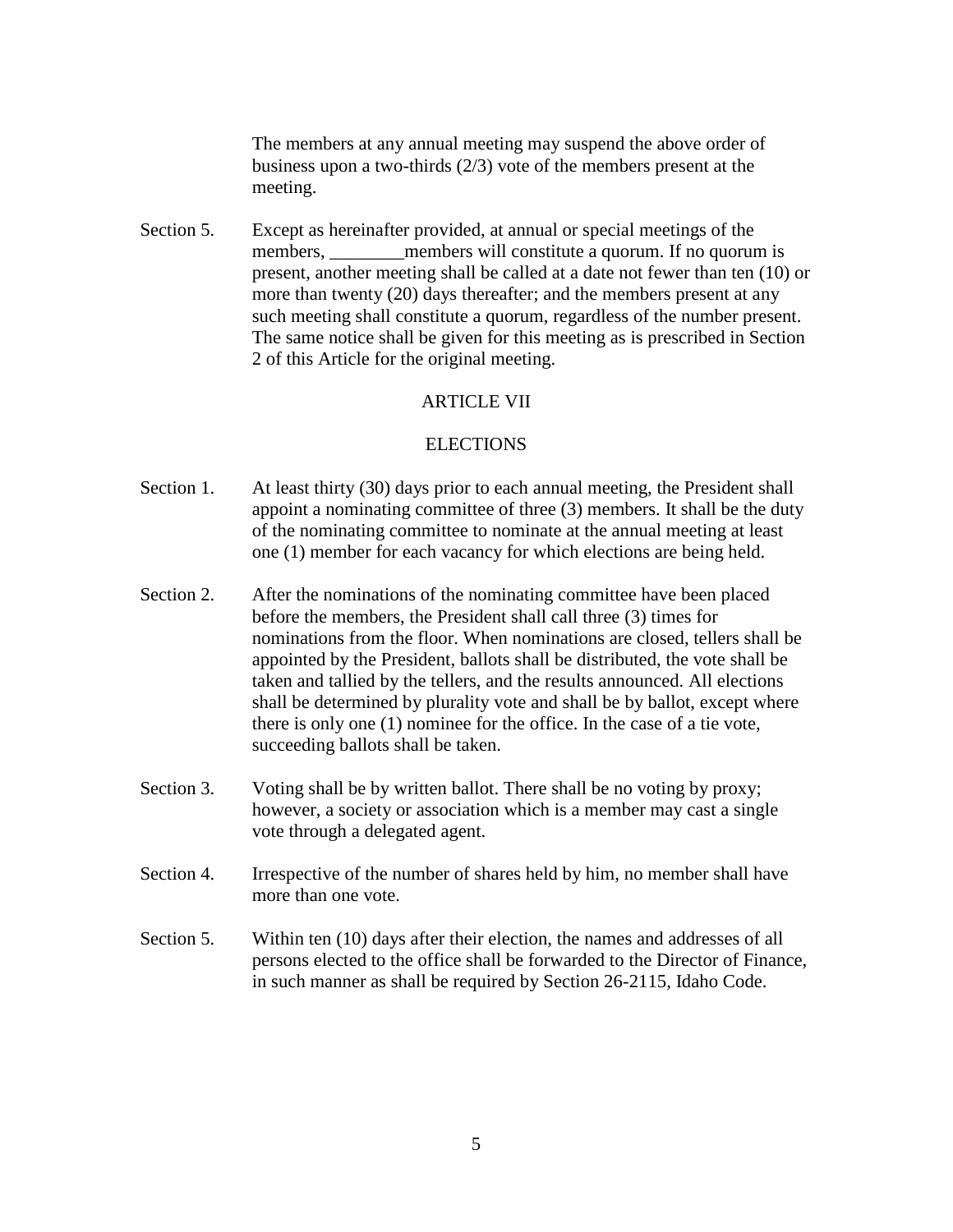## ARTICLE VIII

#### BOARD OF DIRECTORS

- Section 1. The Board of Directors shall consist of The members, which shall be an odd number, all of whom shall be members of this credit union, elected by and from the membership of this credit union as provided in Article VII.
- Section 2. At the first annual meeting, or at any annual meeting following a change in the number of members constituting the Board of Directors, a bare majority of the directors shall be elected for a term of two (2) years, and the minority for a term of one (1) year. Whenever the number of members on the Board of Directors is increased by amendment to the bylaws, onehalf (1/2) of such additional members shall be elected at the first annual meeting following the approval of the amendment for one (1) year, and one-half (1/2) for two years. Thereafter the term of office for directors shall be for two (2) years and until the election of their respective successors.
- Section 3. Any vacancy in the Board of Directors shall be filled by a vote of a majority of the remaining directors. Directors so appointed shall hold office only until the next annual meeting, at which time the unexpired terms shall be filled by vote of the members.
- Section 4. Following the first annual meeting or any annual meeting following a change in the number of members constituting the Supervisory Committee or Credit Committee, a majority of the Board of Directors shall appoint from the membership of this credit union, members to serve on the Credit Committee and Supervisory Committee.
- Section 5. A regular meeting of the Board of Directors shall be held monthly, in the State of Idaho, the date, time and place to be fixed by resolution of the Board of Directors. The President, or in his absence, the Vice-President, may call a special meeting of the Board of Directors at any time, and shall do so upon the written request of any three (3) directors. The President, or in his absence, the Vice-President, shall fix the time and place of special meetings unless the Board of Directors, by resolution, prescribes otherwise. Notice of all meetings of the Board of Directors shall be given in such manner as the Board of Directors may from time to time, by resolution, prescribe.
- Section 6. The Board of Directors shall have the general management and control of the affairs, funds, and records of this credit union.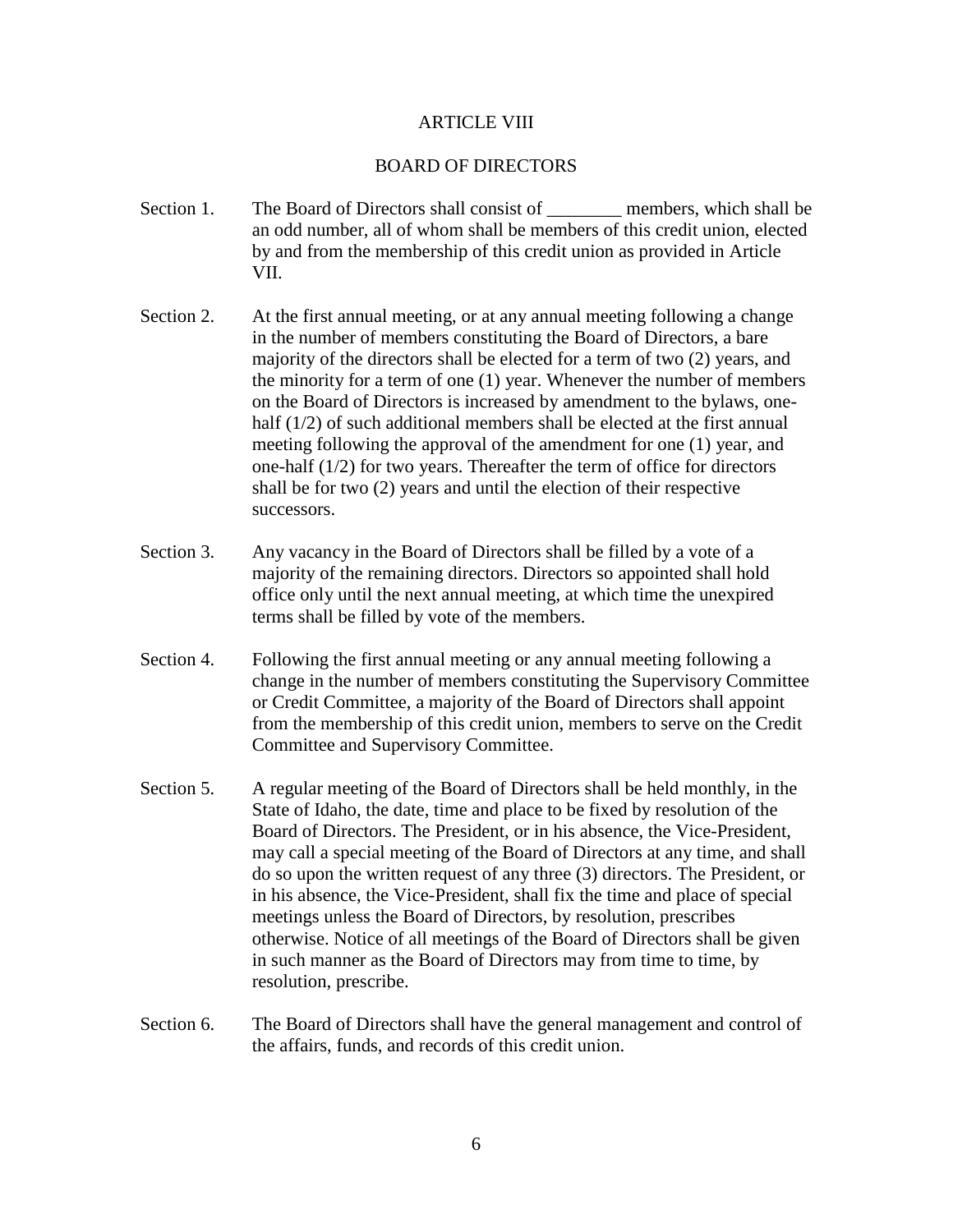- a. The Board of Directors shall have such duties as provided in Section 26-2116, Idaho Code.
- b. At any time that a credit union does not have a bond in force and effect the Board of Directors of the credit union shall automatically suspend all operations of the credit union until such time as a new bond becomes effective.
- Section 7. A majority of directors shall constitute a quorum for the transaction of business at any meeting. A written record of any scheduled meeting shall be kept in the board minutes.
- Section 8. If a director fails to attend the meetings of the Board of Directors for three (3) consecutive meetings without approval or otherwise fails to perform any of the duties required of him as a director, his office may be declared vacant by the Board of Directors and the vacancy filled as provided in Article VIII, Section 3 of the bylaws.
- Section 9. The Board of Directors may with two-thirds (2/3) approval of the Board suspend any member of the Supervisory Committee or Credit Committee for reasons provided in Section 26-2116 (n), Idaho Code. Any suspended committee member may request a special hearing as provided in Section 26-2111, Idaho Code. Such request must be submitted in written form to the Board of Directors within five (5) days following receipt of suspension notice.
- Section 10. The Board of Directors shall have the authority to exercise on behalf of the credit union those corporate powers as provided by Section 26-2108, Idaho Code.
- Section 11. All meetings of the Board of Directors shall be open meetings and any and all members of the credit union may attend any board meeting. The Board of Directors may go into executive session for personal matters or to discuss individual loans.

# ARTICLE IX

## OFFICERS AND THEIR DUTIES

Section 1. Within ten (10) days following each annual meeting, the directors shall elect from their own number, a President, Vice-President, Treasurer, and Secretary, of whom the last two (2) may be the same individual. Unless sooner removed, as herein provided, the officers so elected shall hold office for a term of one (1) year or until the election and qualification of their respective successors; provided, however, that any person elected to fill a vacancy caused by the death, resignation, or removal of an officer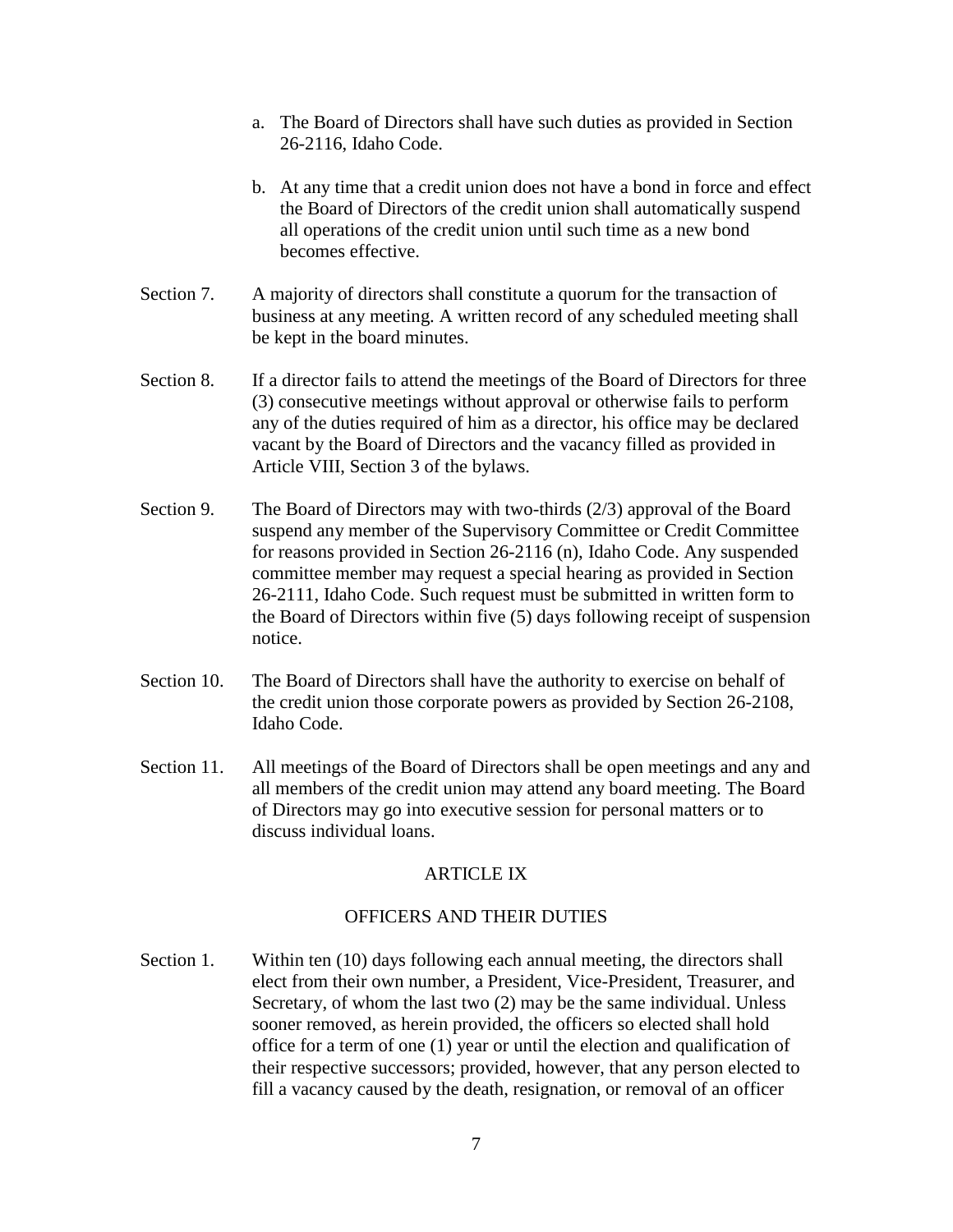shall be elected by the Board of Directors to serve only during the unexpired term of such officer and until his successor is duly elected and qualified.

- Section 2. The President shall preside at all meetings of the members and at all meetings of the Board of Directors, and, together with the Treasurer, shall sign all conveyances of property. The President shall perform such other duties as customarily appertain to the office of president or as he may be directed by the Board of Directors not inconsistent with the provisions of the law or these bylaws.
- Section 3. The Vice-President shall have and exercise all the powers, authority, and duties of the President during the absence of the latter or his inability to act.
- Section 4. The office and duties of the Treasurer shall be as follows:
	- a. Subject to such limitation and control as may be imposed by the Board of Directors, the Treasurer shall have the custody of all funds, securities, valuable papers, and other assets of this credit union. The Treasurer shall provide and maintain full and complete records of all assets and liabilities of this credit union in accordance with the forms and procedures prescribed by law.
	- b. The Treasurer shall conduct the general operations of the credit union under the control and direction of the Board of Directors until a Manager is employed. The Manager shall not be a member of the Board of Directors.
	- c. The Board of Directors may appoint a General Manager and authorize him under the direction of the Treasurer to perform any of the duties required of the Treasurer, including the signing of checks. The Manager may be compensated.
	- d. Within ten (10) days after the close of each month, the Treasurer shall insure that the books are closed and that a financial and statistical statement showing the condition of this credit union as of the close of business on the last business day of the preceding month, is prepared and submitted to the Board of Directors. A copy of this statement shall be promptly posted in a conspicuous place in the office of this credit union, where it shall remain until replaced by the financial statement of the succeeding month. He shall prepare and forward to the Director of Finance such financial reports as said Director of Finance may require.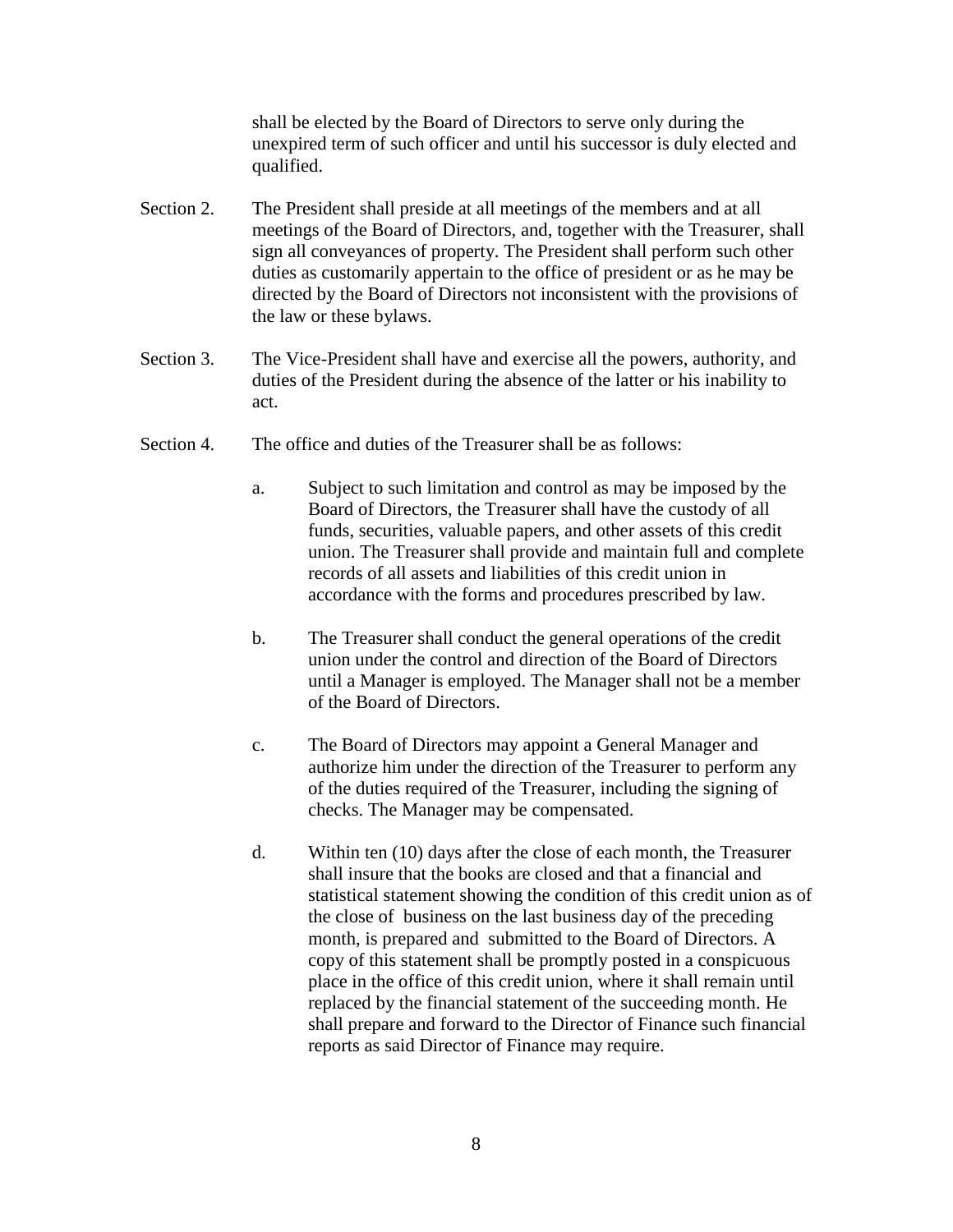- Section 5. Directors and committee members may be reimbursed for actual expenses they may incur while carrying out the duties of their office and assignments as authorized by the Board of Directors.
- Section 6. The Secretary shall prepare and maintain full and correct records of all meetings of the members and of the Board of Directors. He shall give or cause to be given, in the manner provided by these bylaws, proper notice of all of the meetings of the members and shall perform such other duties as he may be directed to perform by resolution of the Board of Directors not inconsistent with the provisions of law or bylaws.

# ARTICLE X

# CREDIT COMMITTEE

- Section 1. The Credit Committee shall consist of \_\_\_\_\_\_\_\_\_\_\_ members, all of whom shall be members of this credit union, appointed by the Board of Directors from the membership of this credit union. No member of the Credit Committee may serve as a member of the Board of Directors of Supervisory Committee while serving as a member of the Credit Committee.
- Section 2. Credit Committee members shall serve at the pleasure of the Board of Directors.
- Section 3. The Credit Committee shall choose from their number a Chairman and a Secretary. The offices of Chairman and Secretary may be held by the same person. The Secretary shall keep a record of all actions taken at each meeting and shall submit a written report to the members at the annual meeting and to the Board of Directors monthly.
- Section 4. The Credit Committee shall meet as often as the business of the credit union may require, and at least once each month to review delinquent loans. Notice of such meetings shall be given to members of the Credit Committee in such a manner as the committee members may from time to time, by resolution, prescribe.
- Section 5. The Credit Committee shall have the general supervision of all loans to members. The Credit Committee or a loan officer shall inquire carefully into the character and financial condition of each applicant for a loan, and his sureties, if any, to evaluate his ability to repay the obligations incurred by him and to determine whether the loan sought is for a provident or productive purpose and will benefit the borrower. The Credit Committee shall make every effort to assist applicants in solving their financial problems.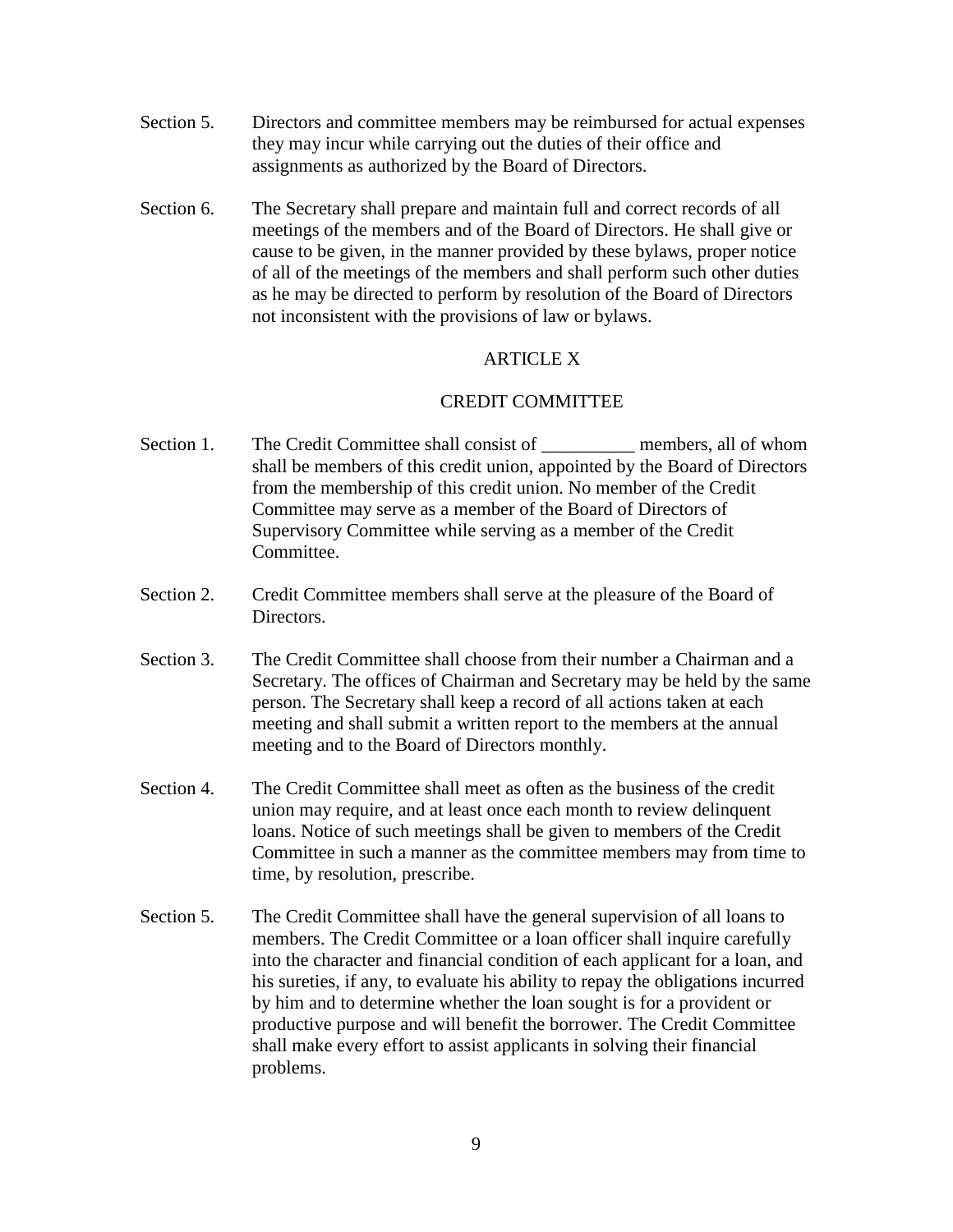- Section 6. No loan shall be made unless it has been approved in writing by a loan officer or has received majority approval of the members of the Credit Committee present when the loan was considered, which members present shall constitute at least a majority of the Credit Committee.
- Section 7. Not more than one member of the committee may be appointed as a loan officer. Each loan officer shall furnish to the committee a record of each loan approved or disapproved by him within seven (7) days of the filing of the application thereof, and such record shall become a part of the records of the committee.
- Section 8. Subject to the limits imposed by law and these bylaws and the policies set forth by the Board of Directors, the Credit Committee shall determine the security, if any, which shall be required for each loan and the terms upon which it shall be repaid. When there are pending more loan applications than can be granted with the funds available, preference shall be given applications for smaller loans if the need and credit factors are nearly equal.
- Section 9. Should members of the Credit Committee absent themselves for a period of time to the extent that less than a majority is available to act on loan applications, the Board of Directors may, by resolution, at a regular or special meeting, appoint alternate members to act in the absence of regular members.

# ARTICLE XI

# SUPERVISORY COMMITTEE

- Section 1. The Supervisory Committee shall consist of at least three (3) members, all of whom shall be members of this credit union, appointed by the Board of Directors from the membership of this credit union, as provided in Article VIII, Section 4, none of whom shall be a member of the Board of Directors or Credit Committee, or an employee of the credit union.
- Section 2. Regular terms of office for Supervisory Committee members shall be for a period of two (2) years and until the appointment and qualification of their successors. The regular terms shall be fixed at the first annual meeting to appoint a majority for two (2) years and a minority for one (1) year.
- Section 3. Vacancies in the Supervisory Committee shall be filled by a majority vote of the Board of Directors.
- Section 4. The Supervisory Committee shall choose from among their number a Chairman and a Secretary, which may be the same person. The Secretary shall maintain minutes of all meetings and have custody of full and correct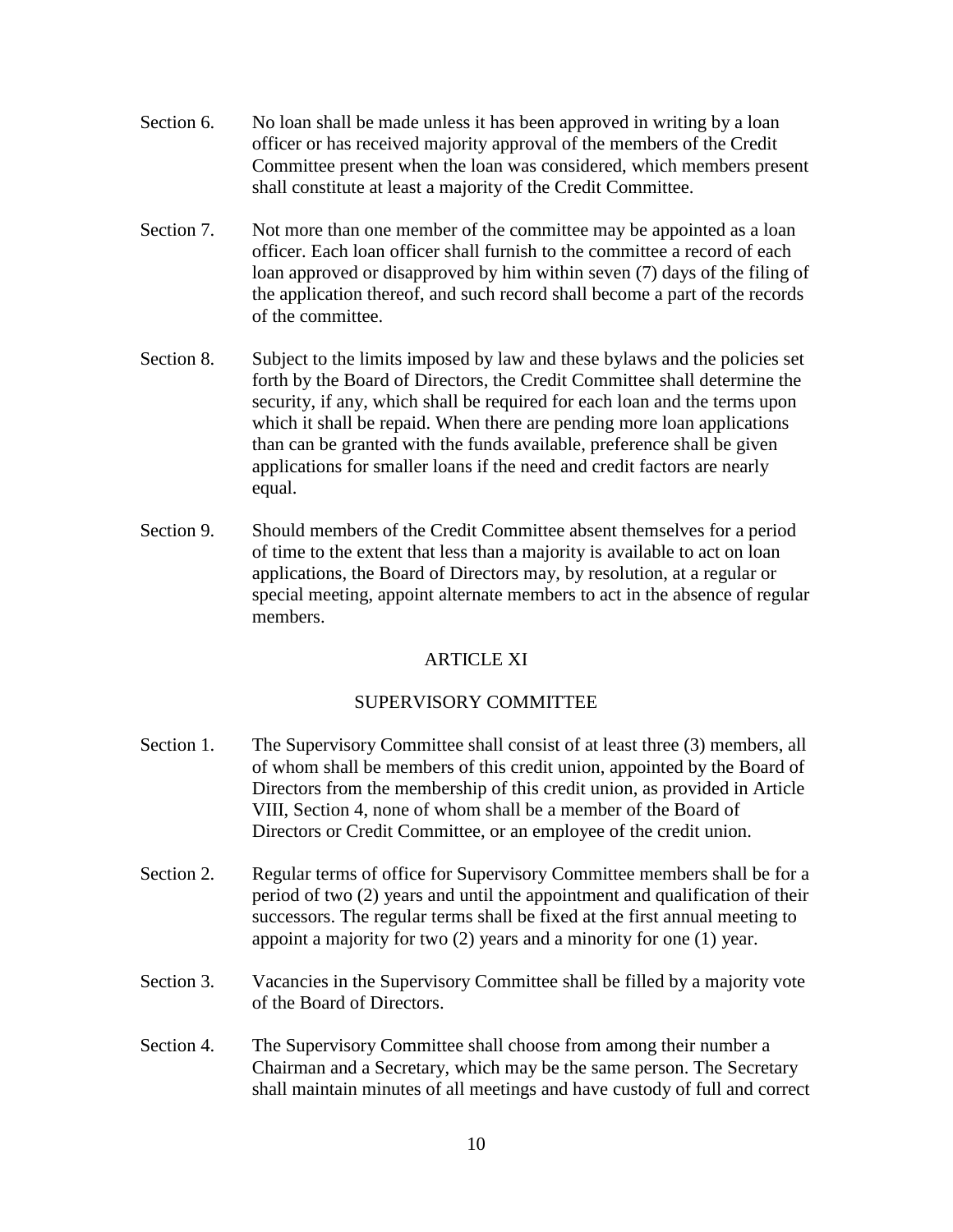records of all action taken by it and an official copy shall be filed in the credit union's office.

- Section 5. The Supervisory Committee shall make or cause to be made an examination of the affairs of the credit union at least twice each year. These examinations are to be called the annual and the semi-annual audits and are to include an audit of the books, an inspection of the securities, cash accounts and loans, and a determination that all actions are in conformity with the Idaho Credit Union Act and these bylaws. The Supervisory Committee shall make a written report to the Board of Directors of its findings following each audit and shall submit a written report of the annual audit to the members at the annual meeting. The annual audit shall cover the full year of operations; however, the findings of the semi-annual audit may be incorporated into the annual audit in order to avoid duplication of work.
- Section 6. The Supervisory Committee shall make or cause to be made an annual verification of all accounts of the members with the records of the credit union.
- Section 7. The Supervisory Committee shall have the power, by unanimous vote of the entire committee at a meeting called for the purpose, to suspend any officers, any or all directors, or any or all members of the Credit Committee, or to call a special meeting of the credit union, as otherwise herein provided, to consider violations of the law or articles of incorporation or bylaws of the credit union. Within not fewer than five (5) days nor more than twenty (20) days after the suspension of any officer, director, or member of the Credit Committee, the Supervisory Committee shall call a special meeting of the members of this credit union. The members at said meeting may sustain such suspension and remove such suspended officer permanently or reinstate said officer. Notice of any such special meeting shall be given in the manner provided in Article VI, Section 3.

# ARTICLE XII

# LOANS

- Section 1. Except as otherwise provided in Article V, Section 4, of these bylaws, loans shall be restricted to members and shall be made for provident or productive purposes only upon such security and terms as the Credit Committee shall have approved.
- Section 2. Rates of interest shall be fixed from time to time by the Board of Directors and shall in no case exceed the maximum allowable by law.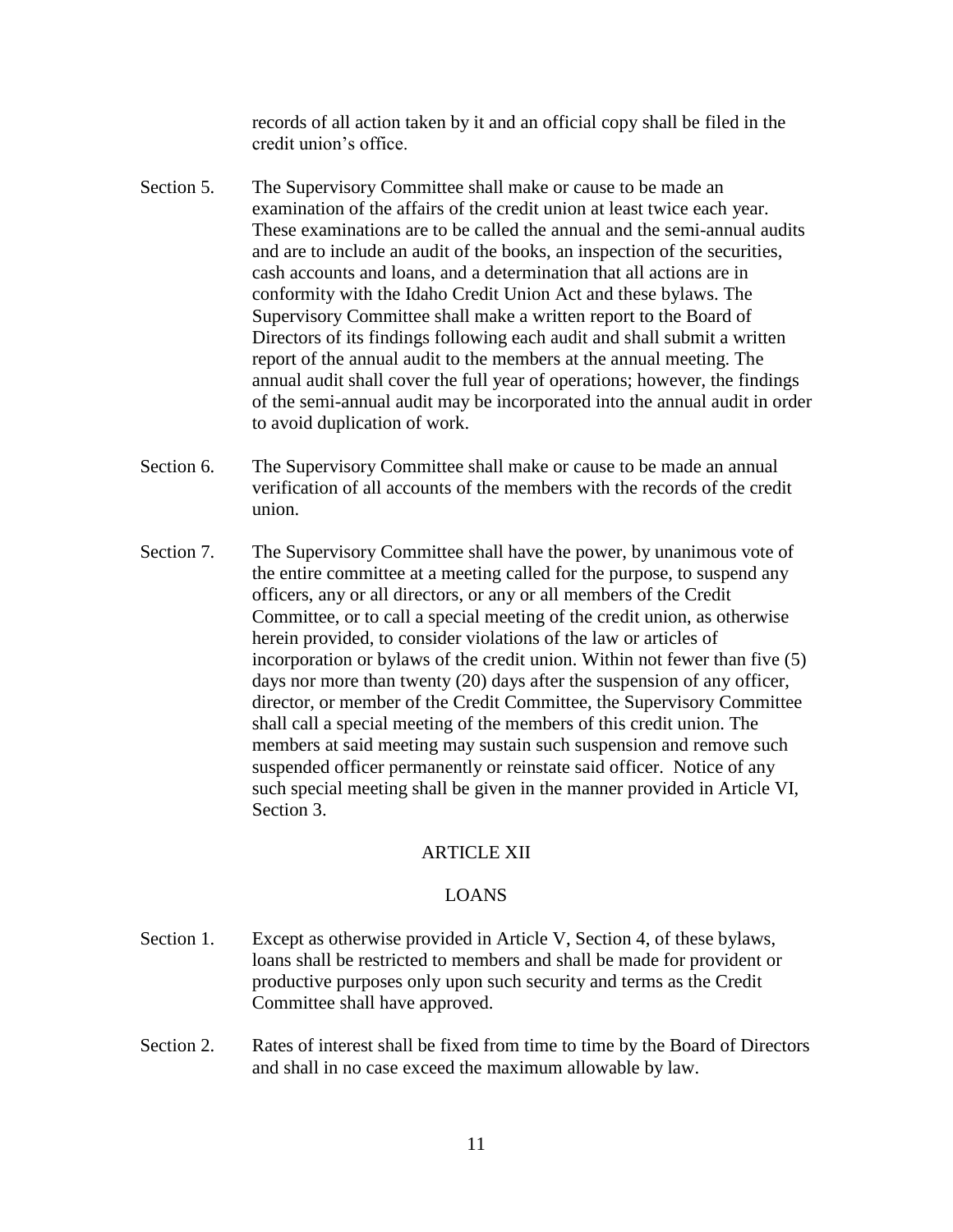- Section 3. Loans may be made to, co-signed, endorsed, or guaranteed by members of the Board of Directors, Credit Committee, and Supervisory Committee under the same general terms and conditions as to the other members of the credit union. Any loan made to, co-signed, endorsed or guaranteed by membership of the official family shall require the two-thirds (2/3) written approval of all members of the Board of Directors and two-thirds (2/3) written approval of all members of the Credit Committee where such loans exceed the unsecured loan limits of the credit union plus the unencumbered share balance of the borrowing official.
- Section 4. A borrower may repay his loan prior to maturity in whole or in part, on any day the credit union office is open for business without any prepayment penalty.
- Section 5. Application for loans shall be on forms approved by the Board of Directors and shall in each case set forth the purpose for which the loan is desired, the security, if any, and other such data as may be required to exercise proper loan judgment.
- Section 6. All loans to members shall be made in accordance with limits as set forth from time to time by resolution of the Board of Directors, and Sections 26- 2119 and 26-2120, Idaho Code.

# ARTICLE XIII

## RESERVES

- Section 1. Liquidity reserves shall be established and maintained as provided in Section 26-2128, Idaho Code.
- Section 2. In addition to the liquidity reserves provided in Section 1, a special reserve for delinquent loans shall be established as provided in Section 26-2129, Idaho Code.

# ARTICLE XIV

## DIVIDENDS

Section 1. The Board of Directors may at the close of any dividend period duly established, declare a dividend from the undivided earnings remaining after all expenses have been paid and provision for reserves, as specified in Article XIII of these bylaws. Such dividends shall be paid on all paid up shares outstanding at the end of the dividend period. Shares which become fully paid up during such dividend period and are outstanding at the close of the dividend period shall be entitled to a proportional part of such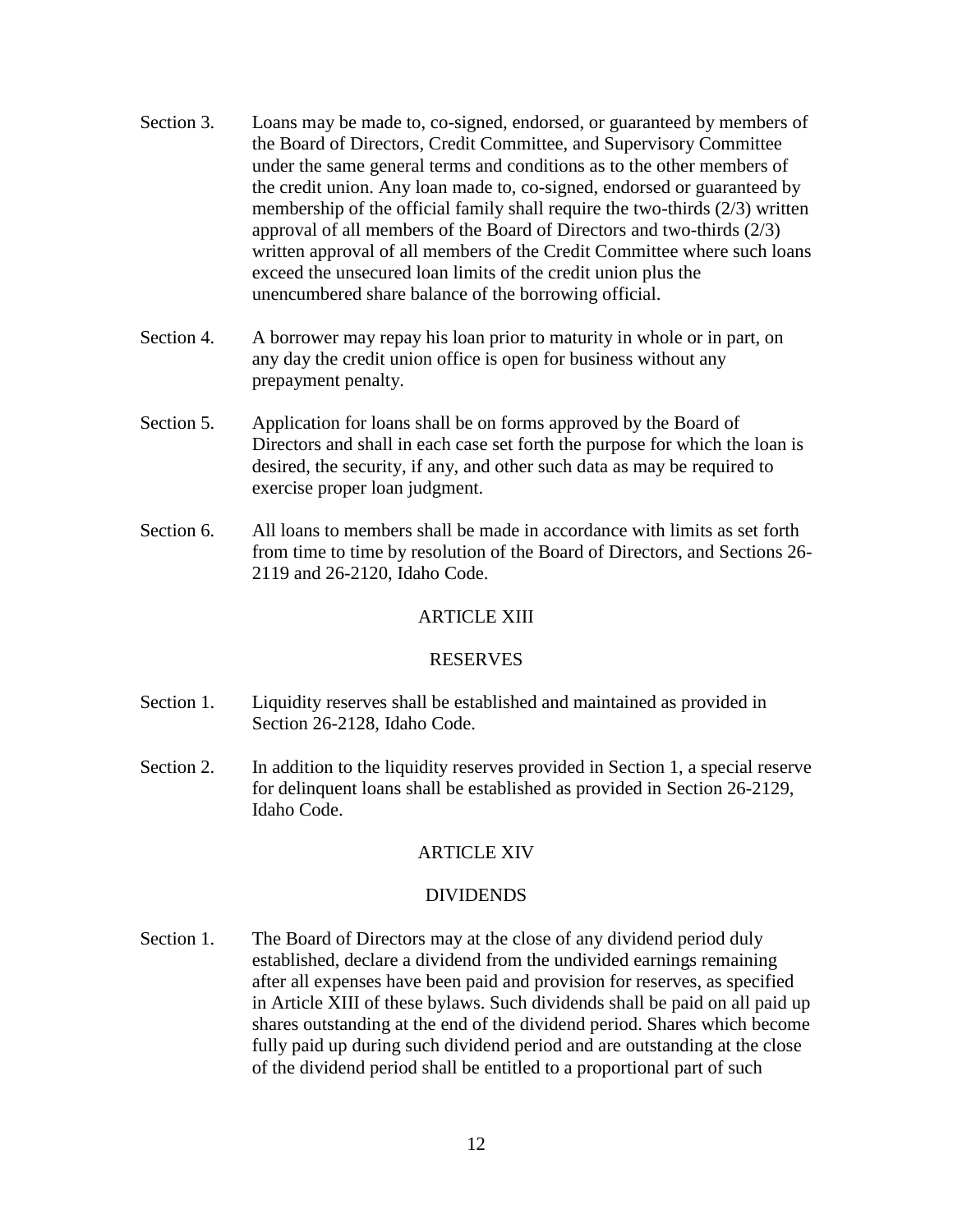dividend. All shares fully paid up during the first days of the month shall earn dividend credit from the first day of that month.

- Section 2. Dividends paid to a member that has a loan which is delinquent more than one hundred twenty (120) days at the end of the dividend period may be assessed a fine not to exceed seventy-five per cent (75%) of the dividend so credited. Such fines are to be credited to undivided earnings.
- Section 3. From the remaining current earnings after the establishment of a required reserve and the payment of a share dividend, the Board of Directors may authorize an interest refund to members of record at the close of the dividend period in proportion to the interest paid by them during the dividend period.

# ARTICLE XV

# EXPULSION AND WITHDRAWAL

Section 1. A member may be expelled only in the manner provided by Section 26- 2111, Idaho Code. All amounts paid on shares or as deposits of an expelled or withdrawing member, with any dividends or interest accredited thereto to the date thereof, shall, as funds become available and after deducting all amounts due from the member to the credit union be paid to him. The credit union may require twenty (20) days' notice of intent to withdraw shares and deposits. Withdrawing or expelled members shall have no further rights in the credit union but are not, by such expulsion or withdrawal, released from any remaining liability to the credit union.

# ARTICLE XVI

## **MINORS**

Section 1. Share and deposit accounts may be issued in the name of a minor and such above accounts may be withdrawn by such minor and payments made on such withdrawals shall be valid.

## ARTICLE XVII

# TRUST ACCOUNTS

Section 1. Shares may be issued in the name of a member in trust for a beneficiary, including a minor, but no beneficiary, unless a member in his own right may be permitted to vote, obtain loans, hold office, or be required to pay an entrance fee. Payment of part or all of such shares to such member shall, to the extent of such payment, discharge the liability of the credit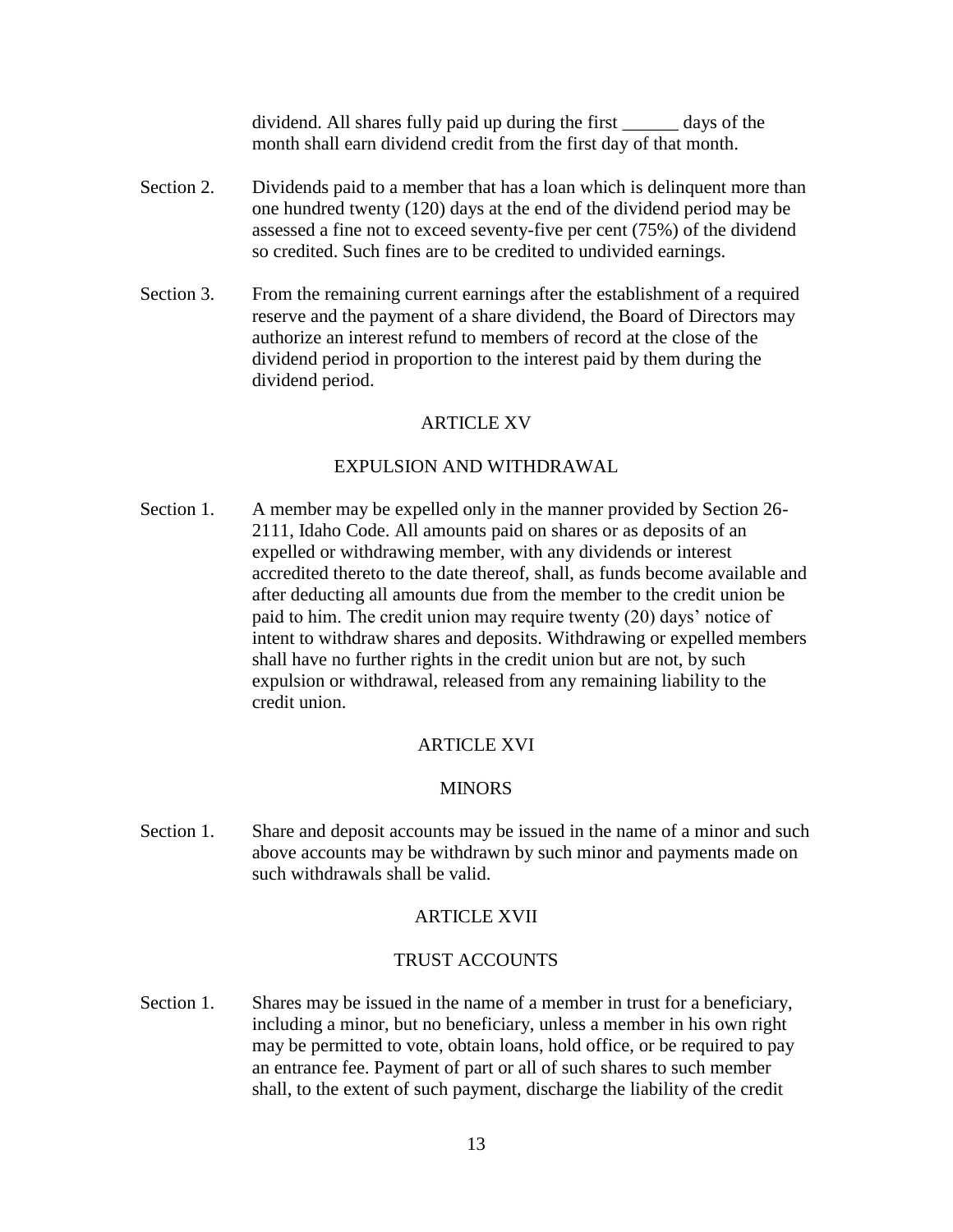union to the member and the beneficiary, and the credit union shall be under no obligation to see the application of such payment. In the event of the death of a member, and if shares are so issued or held and the credit union has been given no other written evidence or terms of any trust, such shares and any dividends or interest thereon shall be paid to the beneficiary.

Section 2. This credit union may act as a trustee of retirement accounts as provided by Section 26-2151, Idaho Code.

# ARTICLE XVIII

## RECORDS

- Section 1. All records shall be retained in accordance with the policies established by the Board of Directors.
- Section 2. Books and records shall be maintained as provided in Section 26-2135, Idaho Code.

# **ARTICLE XIX**

#### BRANCH OFFICES

Section 1. This credit union may establish branch offices at locations other than its main office according to the provisions of Section 26-2143, Idaho Code.

# ARTICLE XX

# COMMUNICATION TERMINALS

Section 1. The credit union may participate in a customer-credit union communication terminal as provided in Section 26-2150, Idaho Code.

#### ARTICLE XXI

#### AMENDMENTS

- Section 1. Any and all amendments to the bylaws must be submitted to the Director of Finance for approval before they are submitted to a vote by the members.
- Section 2. Amendments to these bylaws may be adopted by the affirmative vote of three-fourths (3/4) of the members present at any duly held meeting thereof, if the notice of such meeting has contained a copy of the proposed amendment or amendments. An amendment or amendments approved by